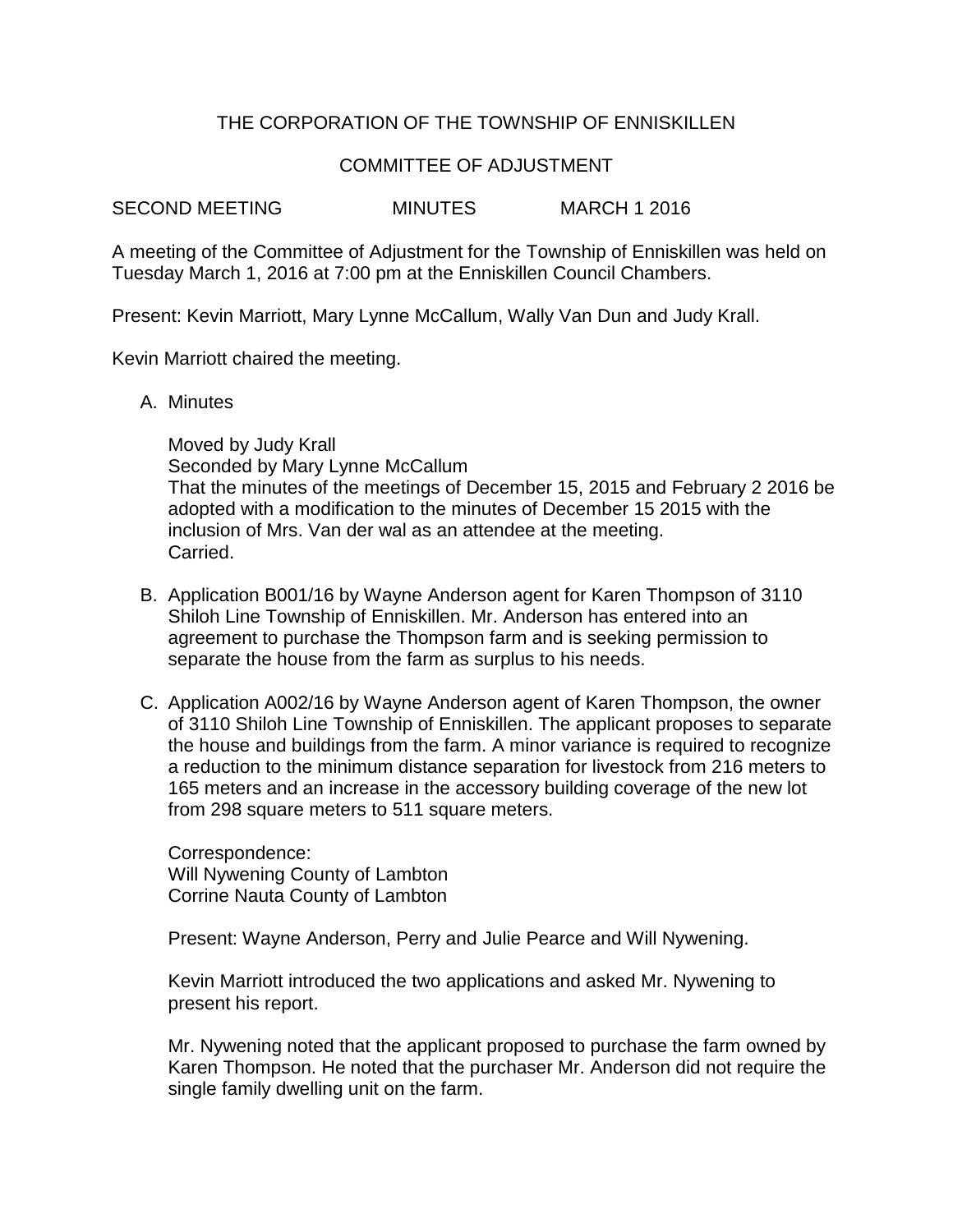Mr. Nywening reported that due to the severance the zoning regulations had to be modified to recognize a reduction in the required minimum distance (MDS) separation between the existing dwelling and the existing livestock barns located on the Pearce property. The reduction in the setback MDS from 216 meters to 165 meters was required.

Mr. Nywening also reported that Mr. Anderson planned to leave two farm buildings with the proposed house lot. This total lot coverage of the buildings exceeded that permitted on a residential lot.

Mr. Nywening noted that the department was supporting both applications. Mr. Nywening reviewed his recommended conditions for the severance.

Mr. Anderson questioned why a rezoning was required to prohibit the construction of a new dwelling on the retained farm land. Mr. Nywening noted that the rezoning flowed from the provincial policy statements for severances in rural areas.

Mrs. McCallum questioned about the removal of the grain bins from the farm lot. Mr. Anderson confirmed that the grain bins would be removed from the farm property.

Perry Pearce acknowledged that he had discussed the severance with the Planner and was aware that the implications for construction on his farm were the same whether the house in this application was part of a farm or on a separate lot. He noted that he had no concerns with the two applications.

The report from the Building Department recommended that a new septic system be installed on the lot. It was reported that the existing septic system would not be contained with the confines of the proposed lot.

Mr. Anderson was concerned that a new septic system would be required for the application.

Kevin Marriott noted that the applications could be tabled to the first meeting in May to permit Mr. Anderson time to investigate the matter.

Moved by Mary Lynne McCallum Seconded by Wally Van Dun That applications B001/16 and A002/16 be tabled to a meeting to be held on May 1<sup>st</sup> 2016. Carried.

D. Adjournment